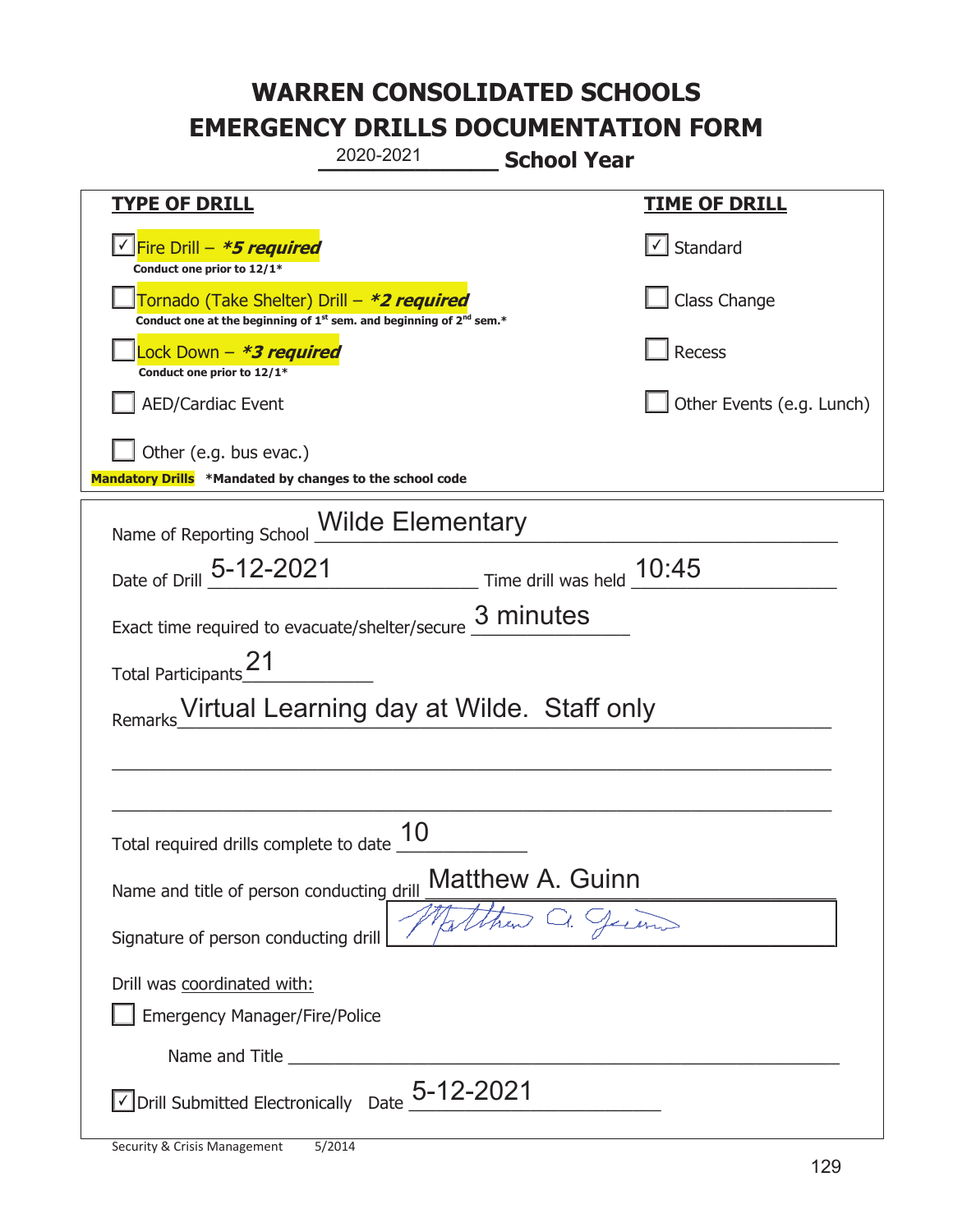| 2020-2021                                                                                                                   | <b>School Year</b>         |
|-----------------------------------------------------------------------------------------------------------------------------|----------------------------|
| <u>TYPE OF DRILL</u>                                                                                                        | <b>TIME OF DRILL</b>       |
| Fire Drill - *5 required<br>Conduct one prior to 12/1*                                                                      | Standard                   |
| Tornado (Take Shelter) Drill – *2 required<br>Conduct one at the beginning of $1^{st}$ sem. and beginning of $2^{nd}$ sem.* | Class Change               |
| Lock Down - <b>*3 required</b><br>Conduct one prior to 12/1*                                                                | <b>Recess</b>              |
| <b>AED/Cardiac Event</b>                                                                                                    | Other Events (e.g. Lunch)  |
| Other (e.g. bus evac.)<br>Mandatory Drills *Mandated by changes to the school code                                          |                            |
| Name of Reporting School Wilde Elementary                                                                                   |                            |
| Date of Drill April 27, 2021                                                                                                | Time drill was held $9:15$ |
| Exact time required to evacuate/shelter/secure 10 minutes                                                                   |                            |
| Total Participants_321                                                                                                      |                            |
| Remarks Warren Police Department was on hand for the ALICE                                                                  |                            |
| drill this morning. We had a great conversation                                                                             |                            |
| during and at the conclusion of the drill.                                                                                  |                            |
| 8<br>Total required drills complete to date                                                                                 |                            |
| Matthew A. Guinn<br>Name and title of person conducting drill                                                               |                            |
| Signature of person conducting drill                                                                                        |                            |
| Drill was coordinated with:                                                                                                 |                            |
| <b>Emergency Manager/Fire/Police</b>                                                                                        |                            |
| Name and Title Warren Police Department                                                                                     |                            |
| Drill Submitted Electronically Date April 27, 2021                                                                          |                            |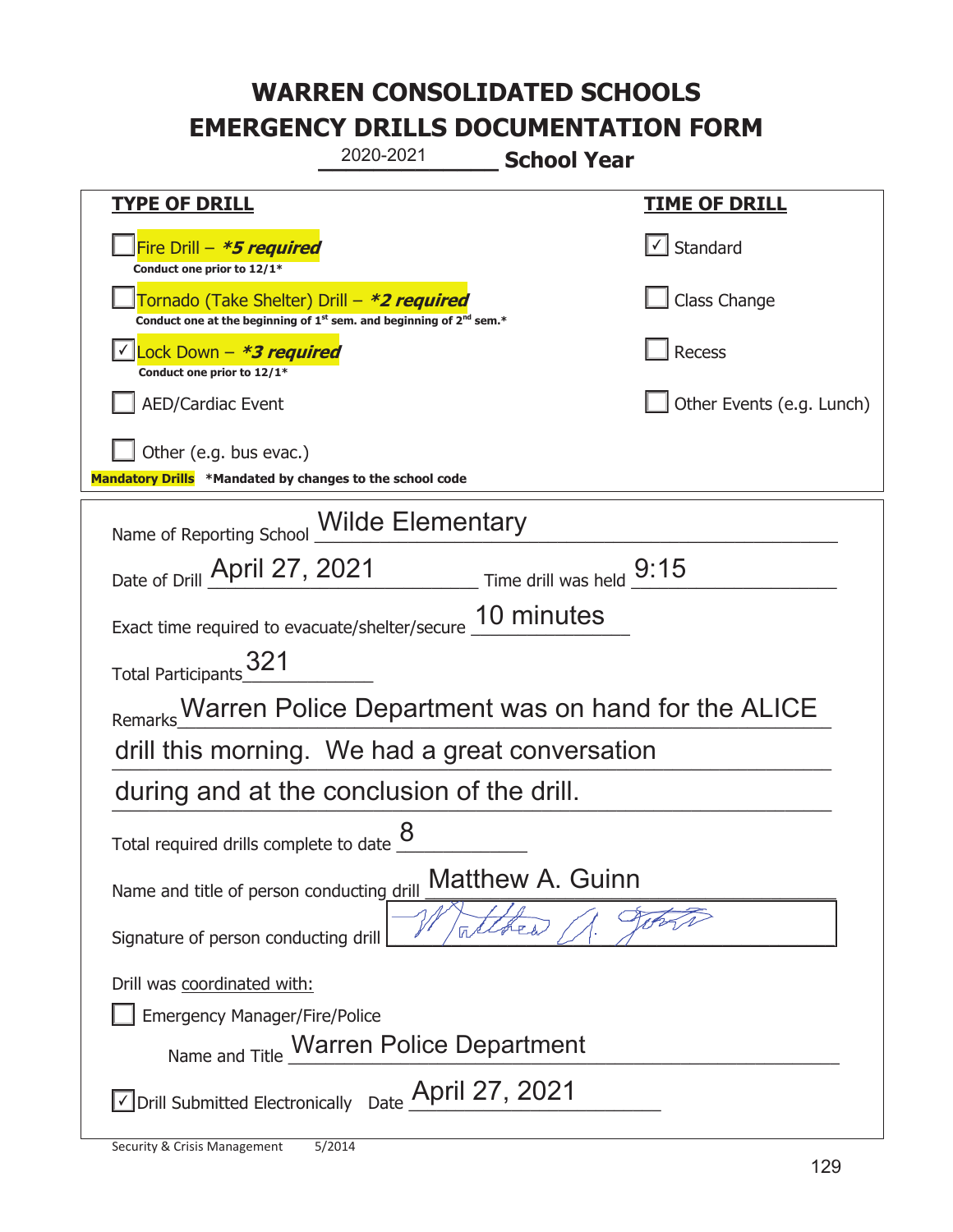|                                                                                    | 2020-2021<br><b>School Year</b>                                                             |                           |
|------------------------------------------------------------------------------------|---------------------------------------------------------------------------------------------|---------------------------|
| <b>TYPE OF DRILL</b>                                                               |                                                                                             | <u>TIME OF DRILL</u>      |
| √Fire Drill – <b>*5 required</b><br>Conduct one prior to 12/1*                     |                                                                                             | $\cup$ Standard           |
| Tornado (Take Shelter) Drill – *2 required                                         | Conduct one at the beginning of 1 <sup>st</sup> sem. and beginning of 2 <sup>nd</sup> sem.* | Class Change              |
| Lock Down - *3 required<br>Conduct one prior to 12/1*                              |                                                                                             | Recess                    |
| <b>AED/Cardiac Event</b>                                                           |                                                                                             | Other Events (e.g. Lunch) |
| Other (e.g. bus evac.)<br>Mandatory Drills *Mandated by changes to the school code |                                                                                             |                           |
| Name of Reporting School <i>Wilde</i> Elementary                                   |                                                                                             |                           |
|                                                                                    | Date of Drill 4-15-2021 Time drill was held 2:45                                            |                           |
|                                                                                    | Exact time required to evacuate/shelter/secure $\frac{3 \text{ minutes}}{4}$                |                           |
| 15<br><b>Total Participants</b>                                                    |                                                                                             |                           |
| <b>Remarks</b>                                                                     | Wilde was virtual due to Covid. Some staff reported to teach from their classrooms.         |                           |
|                                                                                    |                                                                                             |                           |
|                                                                                    |                                                                                             |                           |
| Total required drills complete to date $\frac{8}{4}$                               |                                                                                             |                           |
| Name and title of person conducting drill                                          | Matthew A. Guinn                                                                            |                           |
| Signature of person conducting drill                                               |                                                                                             | leurs                     |
| Drill was coordinated with:                                                        |                                                                                             |                           |
| <b>Emergency Manager/Fire/Police</b>                                               |                                                                                             |                           |
|                                                                                    |                                                                                             |                           |
| √ Drill Submitted Electronically Date                                              | 4-15-2021                                                                                   |                           |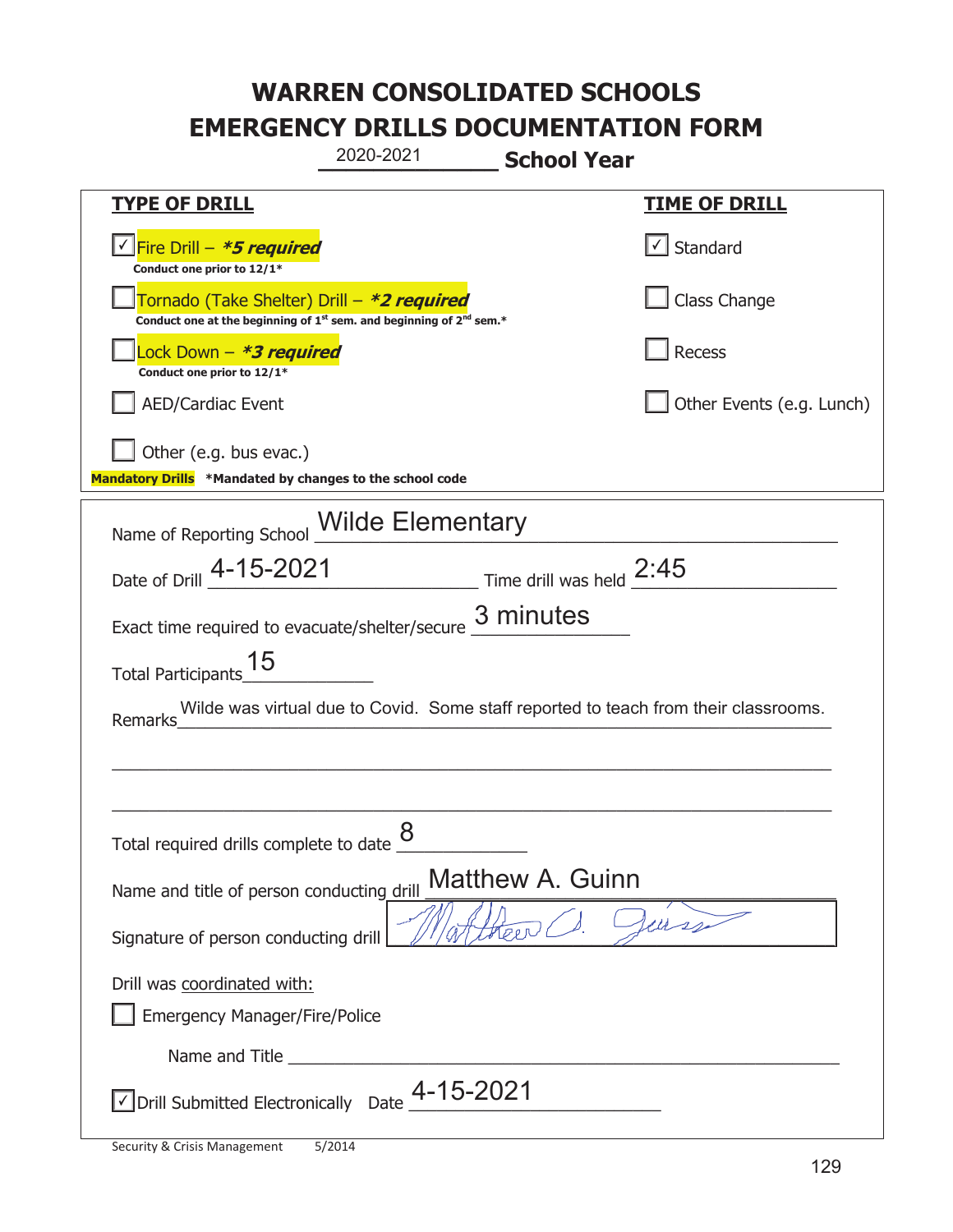|                                                                                                                                           | 2020-2021<br><b>School Year</b>          |                           |
|-------------------------------------------------------------------------------------------------------------------------------------------|------------------------------------------|---------------------------|
| <b>TYPE OF DRILL</b>                                                                                                                      |                                          | <b>TIME OF DRILL</b>      |
| Fire Drill - *5 required<br>Conduct one prior to 12/1*                                                                                    |                                          | $\cup$ Standard           |
| Tornado (Take Shelter) Drill – *2 required<br>Conduct one at the beginning of 1 <sup>st</sup> sem. and beginning of 2 <sup>nd</sup> sem.* |                                          | Class Change              |
| Lock Down $-$ *3 required<br>Conduct one prior to 12/1*                                                                                   |                                          | Recess                    |
| <b>AED/Cardiac Event</b>                                                                                                                  |                                          | Other Events (e.g. Lunch) |
| Other (e.g. bus evac.)<br>Mandatory Drills *Mandated by changes to the school code                                                        |                                          |                           |
| Name of Reporting School <i>Wilde</i> Elementary                                                                                          |                                          |                           |
| Date of Drill 3-30-2021                                                                                                                   | Time drill was held 10:00                |                           |
| Exact time required to evacuate/shelter/secure                                                                                            | 5 minutes                                |                           |
| 301<br><b>Total Participants</b>                                                                                                          |                                          |                           |
|                                                                                                                                           | Remarks We are at 60% in person learning |                           |
|                                                                                                                                           |                                          |                           |
|                                                                                                                                           |                                          |                           |
| Total required drills complete to date $\frac{8}{5}$                                                                                      |                                          |                           |
| Name and title of person conducting drill                                                                                                 | Matthew A. Guinn                         |                           |
| Signature of person conducting drill                                                                                                      |                                          | Beeg                      |
| Drill was coordinated with:<br><b>Emergency Manager/Fire/Police</b>                                                                       |                                          |                           |
|                                                                                                                                           |                                          |                           |
| $\sqrt{\phantom{a}}$ Drill Submitted Electronically Date $3$ -30-2021                                                                     |                                          |                           |

t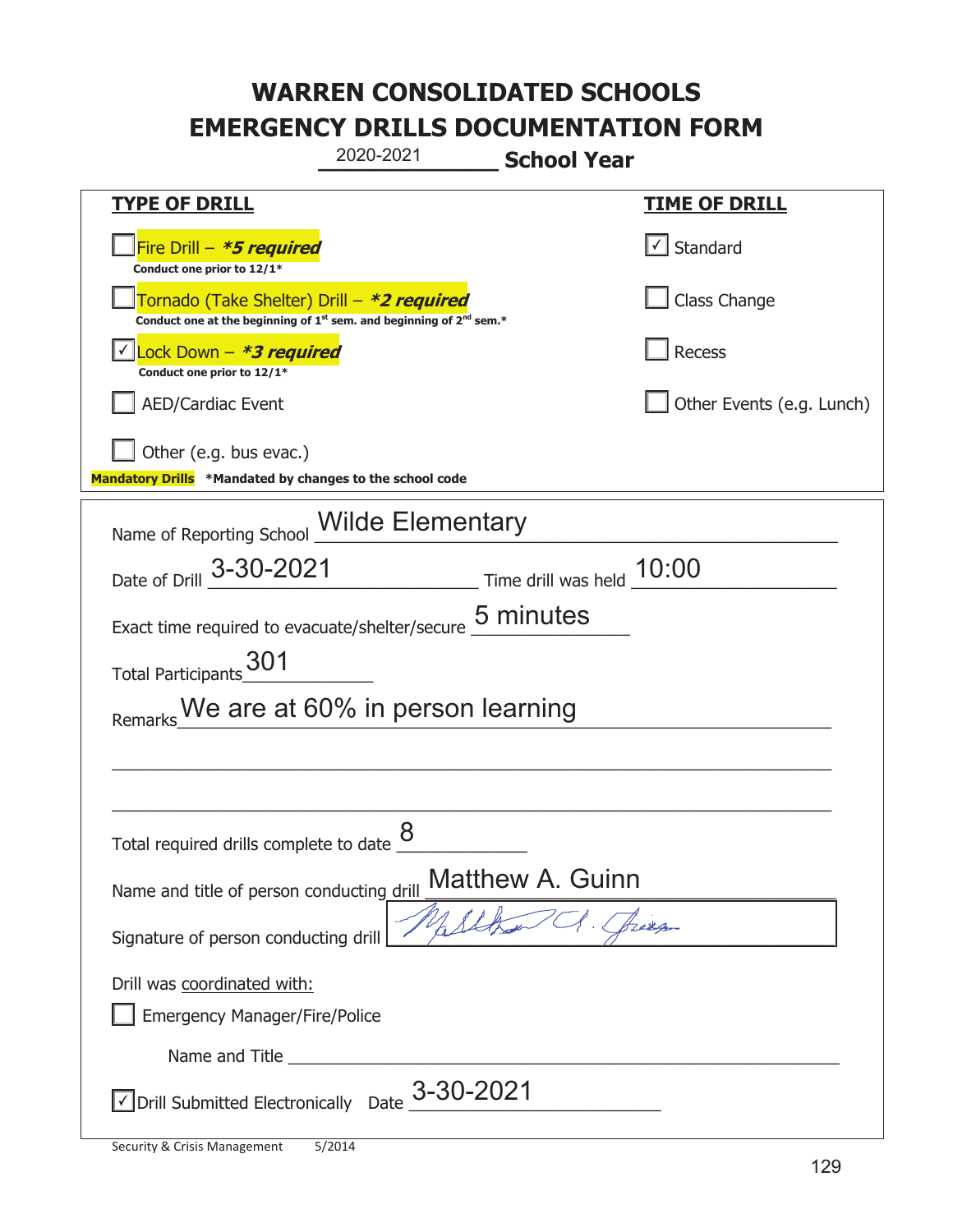|                                                                                    | 2020-2021<br><b>School Year</b>                                                             |                           |
|------------------------------------------------------------------------------------|---------------------------------------------------------------------------------------------|---------------------------|
| <b>TYPE OF DRILL</b>                                                               |                                                                                             | <u>TIME OF DRILL</u>      |
| Fire Drill - *5 required<br>Conduct one prior to 12/1*                             |                                                                                             | Standard                  |
| Tornado (Take Shelter) Drill – *2 required                                         | Conduct one at the beginning of 1 <sup>st</sup> sem. and beginning of 2 <sup>nd</sup> sem.* | Class Change              |
| Lock Down - *3 required<br>Conduct one prior to 12/1*                              |                                                                                             | Recess                    |
| <b>AED/Cardiac Event</b>                                                           |                                                                                             | Other Events (e.g. Lunch) |
| Other (e.g. bus evac.)<br>Mandatory Drills *Mandated by changes to the school code |                                                                                             |                           |
|                                                                                    | Name of Reporting School Wilde Elementary                                                   |                           |
| Date of Drill 3-24-2021                                                            | $\frac{1:00}{\sqrt{1}}$ Time drill was held $\frac{1:00}{\sqrt{1}}$                         |                           |
|                                                                                    | Exact time required to evacuate/shelter/secure 2 minutes                                    |                           |
| Total Participants_22                                                              |                                                                                             |                           |
|                                                                                    | Virtual Day of learning, only some staff in the building.                                   |                           |
|                                                                                    |                                                                                             |                           |
|                                                                                    |                                                                                             |                           |
| Total required drills complete to date $\frac{7}{4}$                               |                                                                                             |                           |
| Name and title of person conducting drill                                          | <b>Matthew A. Guinn</b>                                                                     |                           |
| Signature of person conducting drill                                               |                                                                                             | Sel on                    |
| Drill was coordinated with:<br><b>Emergency Manager/Fire/Police</b>                |                                                                                             |                           |
| Name and Title _________                                                           |                                                                                             |                           |
| √ Drill Submitted Electronically Date                                              | 3-24-2021                                                                                   |                           |

T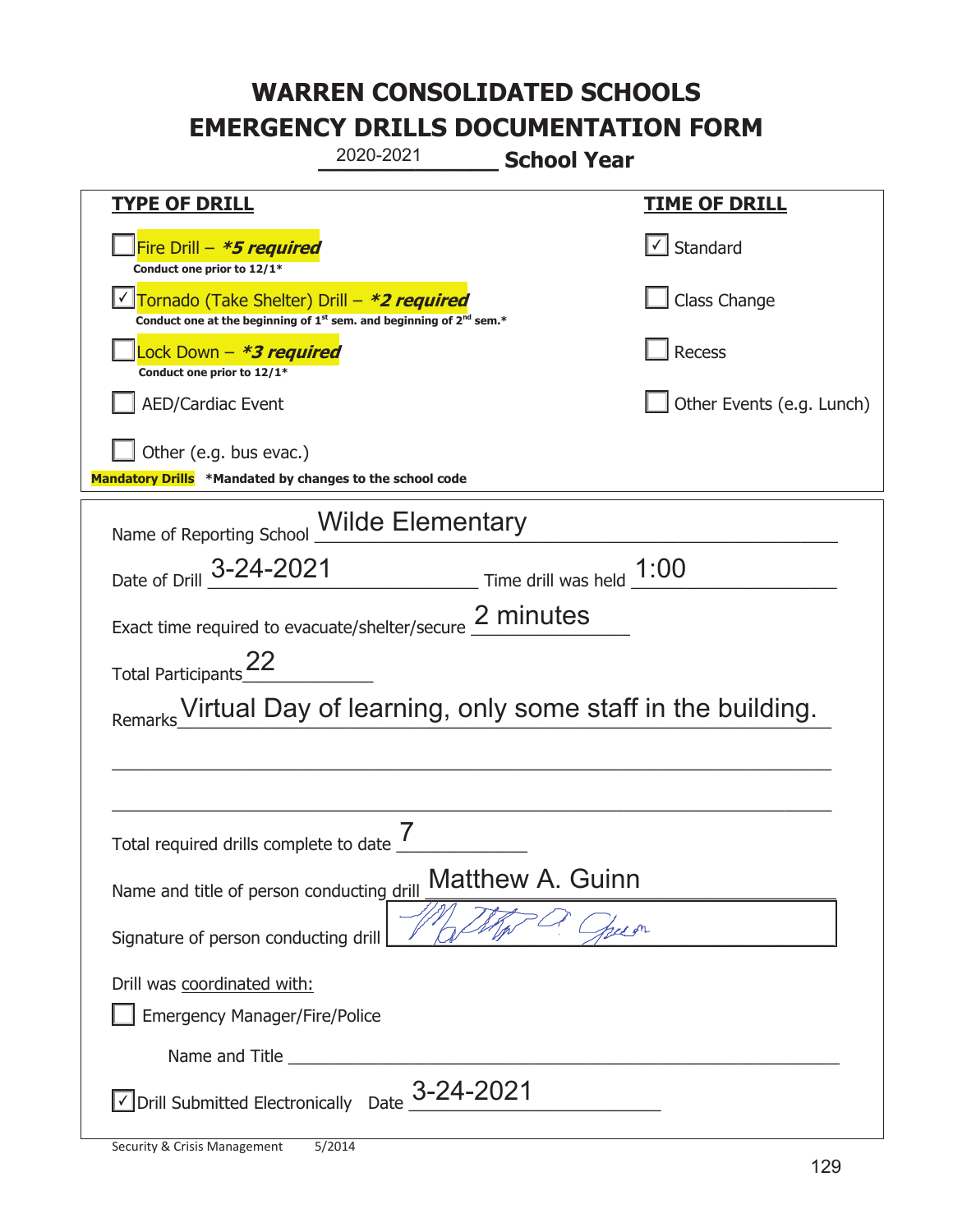|                                                                                                                                           | 2020-2021                | <b>School Year</b>      |                           |
|-------------------------------------------------------------------------------------------------------------------------------------------|--------------------------|-------------------------|---------------------------|
| <b>TYPE OF DRILL</b>                                                                                                                      |                          |                         | <b>TIME OF DRILL</b>      |
| Fire Drill $-$ <b>*5 required</b><br>Conduct one prior to 12/1*                                                                           |                          |                         | $\cup$ Standard           |
| Tornado (Take Shelter) Drill – *2 required<br>Conduct one at the beginning of 1 <sup>st</sup> sem. and beginning of 2 <sup>nd</sup> sem.* |                          |                         | Class Change              |
| <u>√ Lock Down – <b>*<i>3 required</i></b></u><br>Conduct one prior to 12/1*                                                              |                          |                         | Recess                    |
| <b>AED/Cardiac Event</b>                                                                                                                  |                          |                         | Other Events (e.g. Lunch) |
| Other (e.g. bus evac.)<br>Mandatory Drills *Mandated by changes to the school code                                                        |                          |                         |                           |
| Name of Reporting School Milde Elementary                                                                                                 |                          |                         |                           |
| Date of Drill 1-12-2021                                                                                                                   | Time drill was held 2:30 |                         |                           |
| Exact time required to evacuate/shelter/secure minute                                                                                     |                          |                         |                           |
| Total Participants <sup>21</sup>                                                                                                          |                          |                         |                           |
| Remarks_Drill went well.                                                                                                                  |                          |                         |                           |
|                                                                                                                                           |                          |                         |                           |
|                                                                                                                                           |                          |                         |                           |
| Total required drills complete to date $\frac{0}{0}$                                                                                      | 6                        |                         |                           |
| Name and title of person conducting drill                                                                                                 |                          | <b>Matthew A. Guinn</b> |                           |
| Signature of person conducting drill                                                                                                      |                          |                         |                           |
| Drill was coordinated with:                                                                                                               |                          |                         |                           |
| <b>Emergency Manager/Fire/Police</b>                                                                                                      |                          |                         |                           |
|                                                                                                                                           |                          |                         |                           |
| √ Drill Submitted Electronically Date 1-12-2021                                                                                           |                          |                         |                           |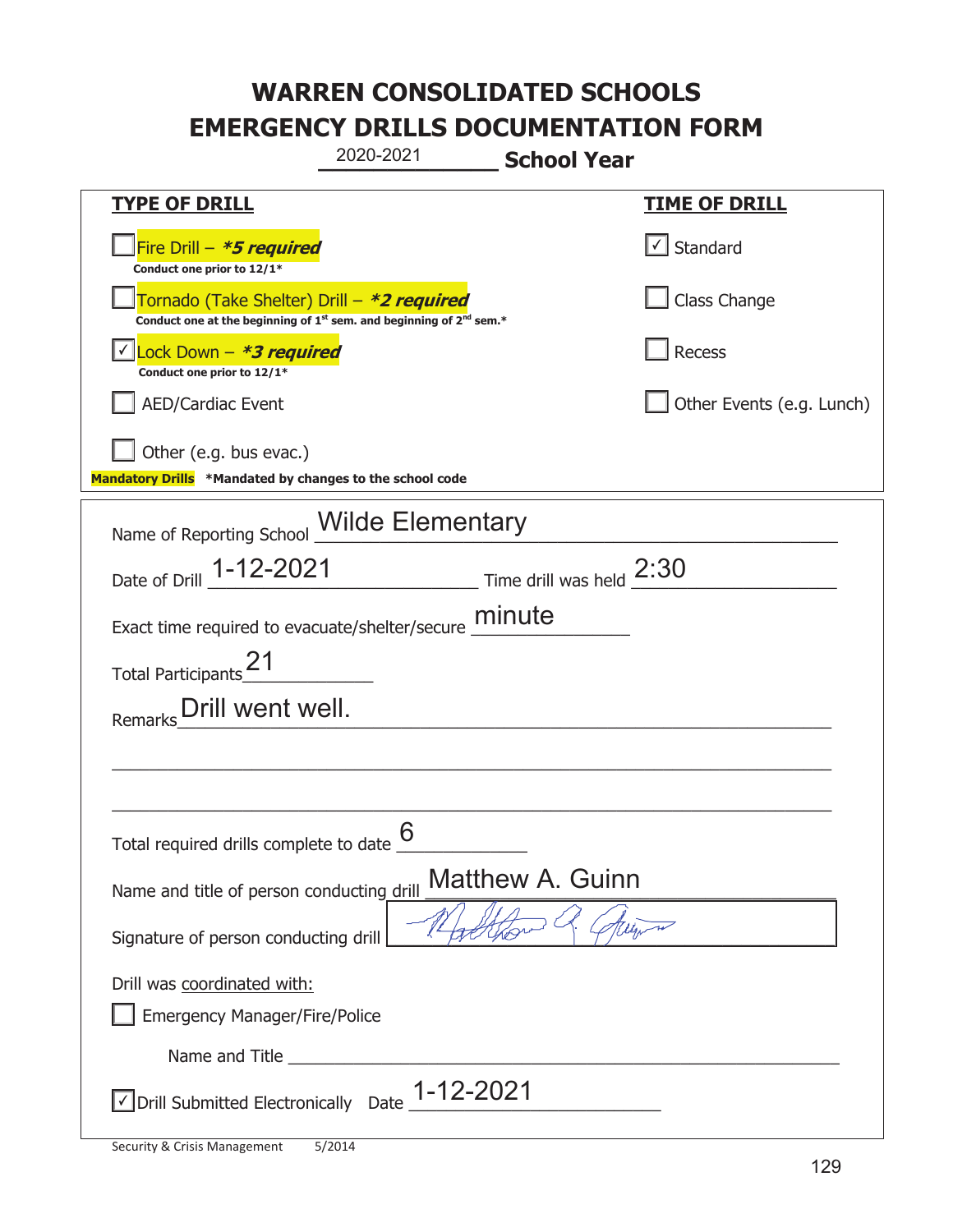|                                                                                                                                           | 2020-2021  | <b>School Year</b>                  |                                   |
|-------------------------------------------------------------------------------------------------------------------------------------------|------------|-------------------------------------|-----------------------------------|
| <b>TYPE OF DRILL</b>                                                                                                                      |            |                                     | <b>TIME OF DRILL</b>              |
| Fire Drill $- *5$ required<br>Conduct one prior to 12/1*                                                                                  |            |                                     | $\lfloor \angle \rfloor$ Standard |
| Tornado (Take Shelter) Drill – *2 required<br>Conduct one at the beginning of 1 <sup>st</sup> sem. and beginning of 2 <sup>nd</sup> sem.* |            |                                     | Class Change                      |
| Lock Down – <b>*<i>3 required</i></b><br>Conduct one prior to 12/1*                                                                       |            |                                     | Recess                            |
| <b>AED/Cardiac Event</b>                                                                                                                  |            |                                     | Other Events (e.g. Lunch)         |
| Other (e.g. bus evac.)<br>Mandatory Drills *Mandated by changes to the school code                                                        |            |                                     |                                   |
| Name of Reporting School Wilde Elementary                                                                                                 |            |                                     |                                   |
| Date of Drill 01/08/2021                                                                                                                  |            | $\_$ Time drill was held $\_$ 11:00 |                                   |
| Exact time required to evacuate/shelter/secure 1 minute                                                                                   |            |                                     |                                   |
| <b>Total Participants</b>                                                                                                                 |            |                                     |                                   |
| Drill went well<br>Remarks                                                                                                                |            |                                     |                                   |
|                                                                                                                                           |            |                                     |                                   |
|                                                                                                                                           |            |                                     |                                   |
| Total required drills complete to date <u>U</u>                                                                                           | 6          |                                     |                                   |
| Name and title of person conducting drill                                                                                                 |            | <b>Matthew A. Guinn</b>             |                                   |
| Signature of person conducting drill                                                                                                      |            |                                     |                                   |
| Drill was coordinated with:                                                                                                               |            |                                     |                                   |
| <b>Emergency Manager/Fire/Police</b>                                                                                                      |            |                                     |                                   |
|                                                                                                                                           | 01/08/2021 |                                     |                                   |
| √ Drill Submitted Electronically Date                                                                                                     |            |                                     |                                   |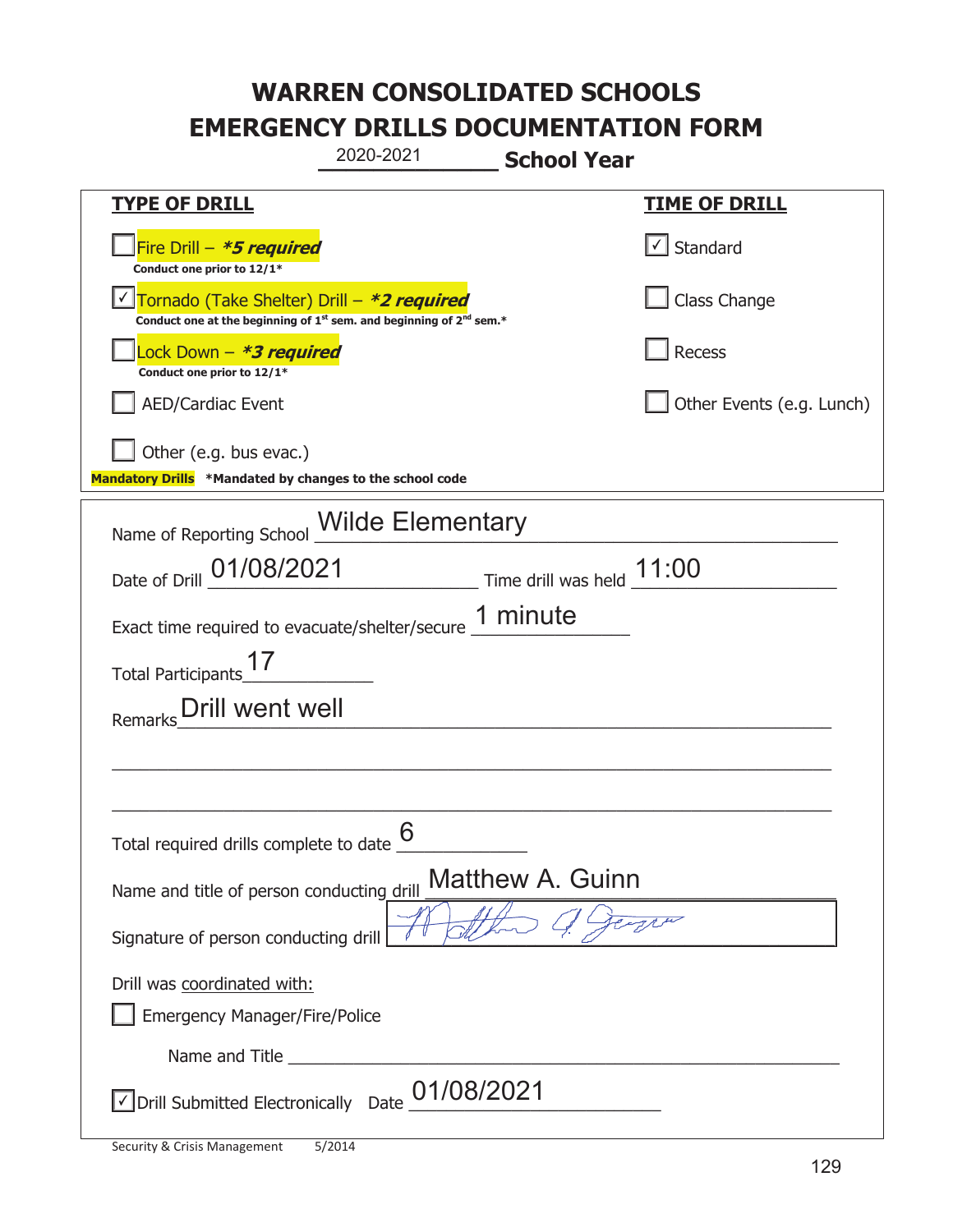|                                                                                                                                           | 2020-2021                               | <b>School Year</b>      |                                                       |
|-------------------------------------------------------------------------------------------------------------------------------------------|-----------------------------------------|-------------------------|-------------------------------------------------------|
| <u>TYPE OF DRILL</u>                                                                                                                      |                                         |                         | <u>TIME OF DRILL</u>                                  |
| Fire Drill $- *5$ required<br>Conduct one prior to 12/1*                                                                                  |                                         |                         | √ Standard                                            |
| Tornado (Take Shelter) Drill – *2 required<br>Conduct one at the beginning of 1 <sup>st</sup> sem. and beginning of 2 <sup>nd</sup> sem.* |                                         |                         | Class Change                                          |
| Lock Down - <b><i>*3 required</i></b><br>Conduct one prior to 12/1*                                                                       |                                         |                         | Recess                                                |
| <b>AED/Cardiac Event</b>                                                                                                                  |                                         |                         | Other Events (e.g. Lunch)                             |
| Other (e.g. bus evac.)<br>Mandatory Drills *Mandated by changes to the school code                                                        |                                         |                         |                                                       |
| Name of Reporting School Milde Elementary                                                                                                 |                                         |                         |                                                       |
| Date of Drill 11/17/2020 Time drill was held 2:30                                                                                         |                                         |                         |                                                       |
| Exact time required to evacuate/shelter/secure 5 minutes                                                                                  |                                         |                         |                                                       |
| <b>Total Participants</b>                                                                                                                 |                                         |                         |                                                       |
| Remarks                                                                                                                                   |                                         |                         | Drill went well and was conducted with support of WPD |
|                                                                                                                                           |                                         |                         |                                                       |
|                                                                                                                                           |                                         |                         |                                                       |
| Total required drills complete to date                                                                                                    | 4                                       |                         |                                                       |
| Name and title of person conducting drill                                                                                                 |                                         | <b>Matthew A. Guinn</b> |                                                       |
| Signature of person conducting drill                                                                                                      |                                         |                         |                                                       |
| Drill was coordinated with:<br><b>Emergency Manager/Fire/Police</b>                                                                       | Name and Title Warren Police Department |                         |                                                       |
| $\vee$ Drill Submitted Electronically Date $\_$ 11/17/2020                                                                                |                                         |                         |                                                       |

t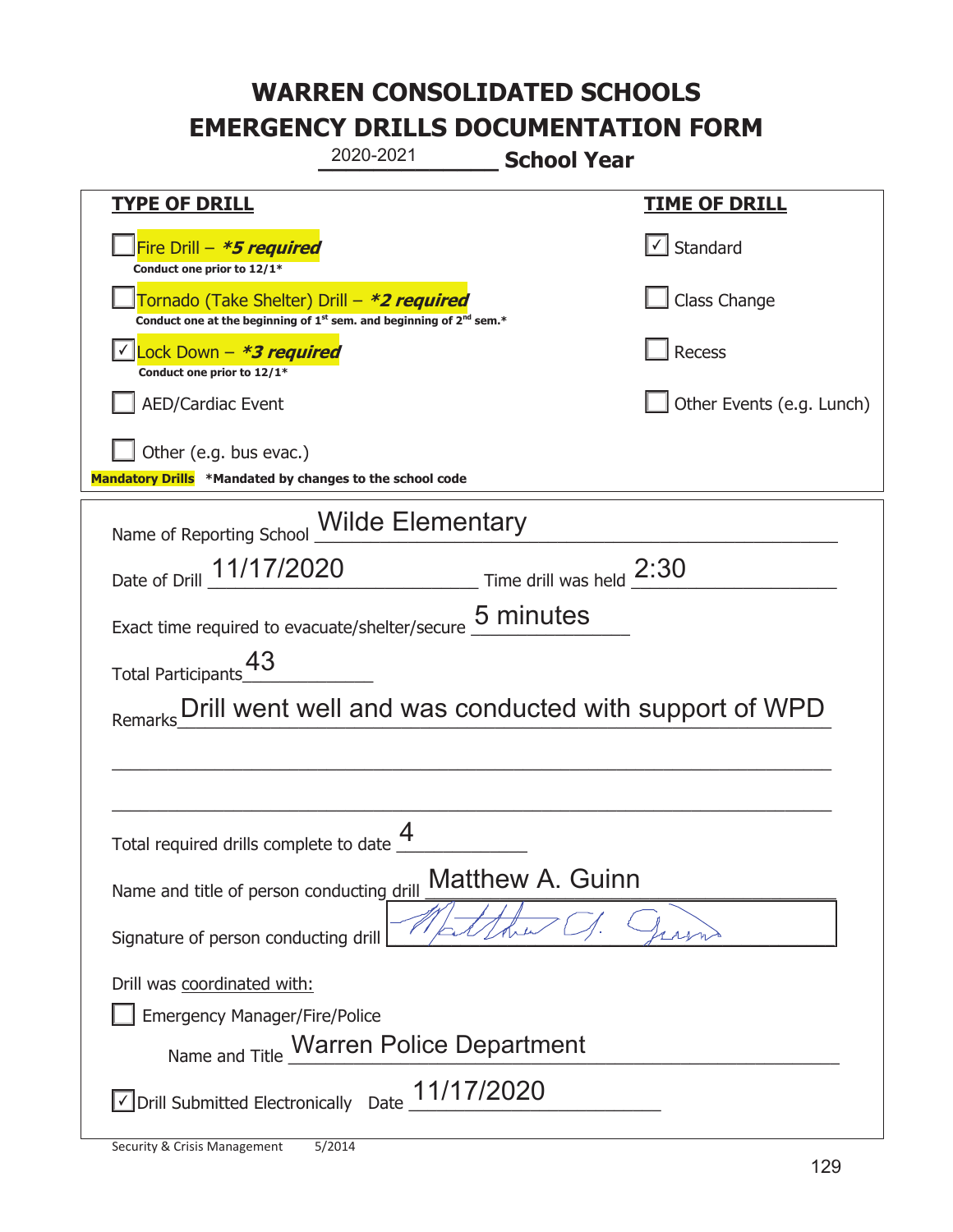|                                                                                    | 2020-2021                                                                                   | <b>School Year</b>         |
|------------------------------------------------------------------------------------|---------------------------------------------------------------------------------------------|----------------------------|
| <u>TYPE OF DRILL</u>                                                               |                                                                                             | <b>TIME OF DRILL</b>       |
| Fire Drill – <i>*<b>5 required</b></i><br>Conduct one prior to 12/1*               |                                                                                             | Standard                   |
| Tornado (Take Shelter) Drill – *2 required                                         | Conduct one at the beginning of 1 <sup>st</sup> sem. and beginning of 2 <sup>nd</sup> sem.* | Class Change               |
| Lock Down - *3 required<br>Conduct one prior to 12/1*                              |                                                                                             | <b>Recess</b>              |
| <b>AED/Cardiac Event</b>                                                           |                                                                                             | Other Events (e.g. Lunch)  |
| Other (e.g. bus evac.)<br>Mandatory Drills *Mandated by changes to the school code |                                                                                             |                            |
|                                                                                    | Name of Reporting School Milde Elementary                                                   |                            |
| Date of Drill 11/05/2020                                                           |                                                                                             | Time drill was held $9:30$ |
|                                                                                    | Exact time required to evacuate/shelter/secure 2 minutes                                    |                            |
| <b>Total Participants</b>                                                          |                                                                                             |                            |
| Good drill.<br>Remarks                                                             |                                                                                             |                            |
|                                                                                    |                                                                                             |                            |
|                                                                                    |                                                                                             |                            |
| Total required drills complete to date U                                           | 3                                                                                           |                            |
| Name and title of person conducting drill                                          | <b>Matthew A. Guinn</b>                                                                     |                            |
| Signature of person conducting drill                                               |                                                                                             | Lerin                      |
| Drill was coordinated with:<br><b>Emergency Manager/Fire/Police</b>                |                                                                                             |                            |
|                                                                                    |                                                                                             |                            |
| √ Drill Submitted Electronically Date                                              | 11/05/2020                                                                                  |                            |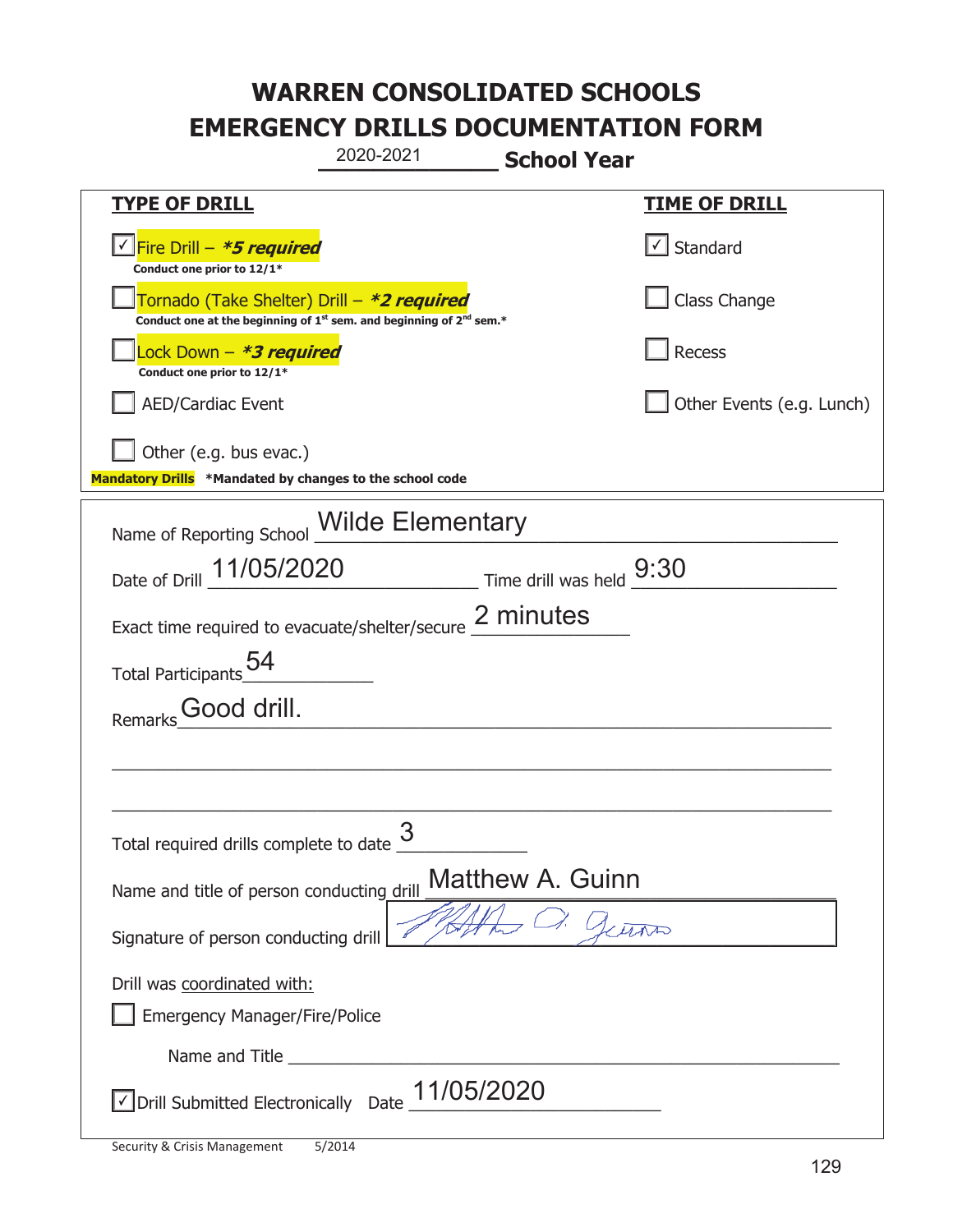| 2020-2021                                                                                                                                 | <b>School Year</b>         |
|-------------------------------------------------------------------------------------------------------------------------------------------|----------------------------|
| <u>TYPE OF DRILL</u>                                                                                                                      | <u>TIME OF DRILL</u>       |
| Fire Drill - *5 required<br>Conduct one prior to 12/1*                                                                                    | Standard                   |
| Tornado (Take Shelter) Drill - *2 required<br>Conduct one at the beginning of 1 <sup>st</sup> sem. and beginning of 2 <sup>nd</sup> sem.* | Class Change               |
| ock Down – <b>*3 required</b><br>Conduct one prior to 12/1*                                                                               | <b>Recess</b>              |
| <b>AED/Cardiac Event</b>                                                                                                                  | Other Events (e.g. Lunch)  |
| Other (e.g. bus evac.)<br>Mandatory Drills *Mandated by changes to the school code                                                        |                            |
| Name of Reporting School <b>Wilde Elementary</b>                                                                                          |                            |
| Date of Drill 10/20/2020                                                                                                                  | Time drill was held $1:00$ |
| Exact time required to evacuate/shelter/secure 2 minutes                                                                                  |                            |
| 115<br>Total Participants                                                                                                                 |                            |
| Drill went well.<br>Remarks                                                                                                               |                            |
|                                                                                                                                           |                            |
|                                                                                                                                           |                            |
| ∩<br>Total required drills complete to date $\leq$                                                                                        |                            |
| Name and title of person conducting drill                                                                                                 | <b>Matthew A. Guinn</b>    |
| Signature of person conducting drill                                                                                                      |                            |
| Drill was coordinated with:<br><b>Emergency Manager/Fire/Police</b>                                                                       |                            |
| Name and Title <b>Name and Title</b>                                                                                                      |                            |
| <b>Drill Submitted Electronically</b><br>Date                                                                                             | 10/22/2020                 |